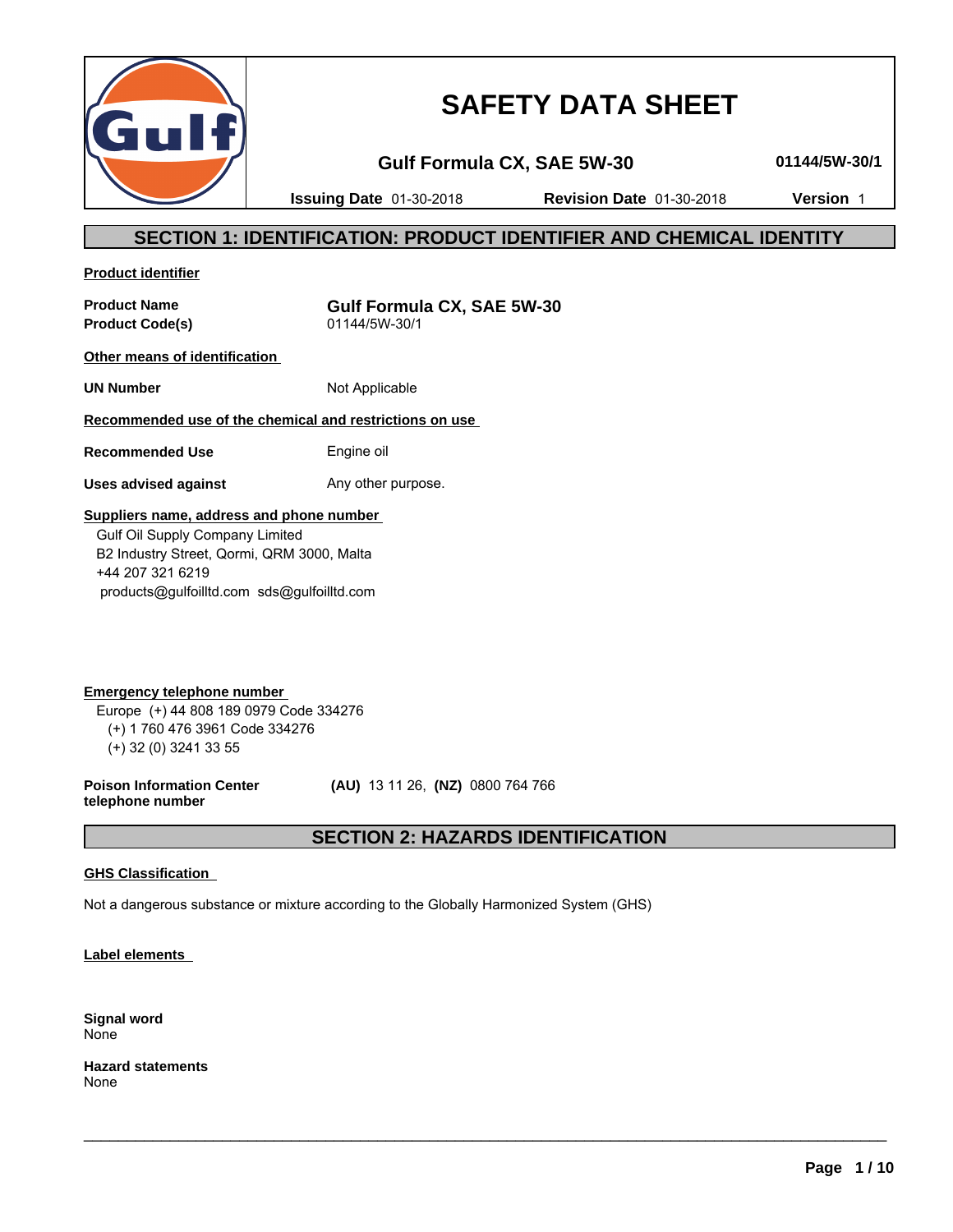**Precautionary Statements** None

#### **Other hazards**

# **SECTION 3: COMPOSITION/INFORMATION ON INGREDIENTS**

 $\_$  ,  $\_$  ,  $\_$  ,  $\_$  ,  $\_$  ,  $\_$  ,  $\_$  ,  $\_$  ,  $\_$  ,  $\_$  ,  $\_$  ,  $\_$  ,  $\_$  ,  $\_$  ,  $\_$  ,  $\_$  ,  $\_$  ,  $\_$  ,  $\_$  ,  $\_$  ,  $\_$  ,  $\_$  ,  $\_$  ,  $\_$  ,  $\_$  ,  $\_$  ,  $\_$  ,  $\_$  ,  $\_$  ,  $\_$  ,  $\_$  ,  $\_$  ,  $\_$  ,  $\_$  ,  $\_$  ,  $\_$  ,  $\_$  ,

This product is a mixture. Health hazard information is based on its ingredients

| <b>Chemical name</b>                                                                  | <b>CAS No</b> | Weight-%         |
|---------------------------------------------------------------------------------------|---------------|------------------|
| Highly refined base oil (Viscosity $>20.5 \text{ cSt} \text{ @}40^{\circ} \text{C}$ ) |               | 100%<br>$60\%$ - |
| Highly refined,<br>, low viscosity mineral oils/hydrocarbons                          |               | 10% - 25%        |
| $-$ <20.5 cSt @40°C)<br>(Viscositv >7                                                 |               |                  |

Product containing mineral oil with less than 3% DMSO extract as measured by IP 346. See Section 15 for additional information on base oils.

#### **Additional information**

Product containing mineral oil with less than 3% DMSO extract as measured by IP 346

See Section 15 for additional information on base oils. The remaining composition is a mixture of non-classified ingredients or additives below the threshold for disclosure

# **SECTION 4: FIRST AID MEASURES**

#### **Description of first-aid measures**

| <b>General advice</b>                                       | May produce an allergic reaction. When symptoms persist or in all cases of doubt seek<br>medical advice.                                                                                                  |
|-------------------------------------------------------------|-----------------------------------------------------------------------------------------------------------------------------------------------------------------------------------------------------------|
| <b>Inhalation</b>                                           | Move to fresh air.                                                                                                                                                                                        |
| <b>Skin contact</b>                                         | Wash off immediately with plenty of water for at least 15 minutes. Remove and wash<br>contaminated clothing before re-use. May cause an allergic skin reaction. If symptoms<br>persist, call a physician. |
| Eye contact                                                 | Rinse thoroughly with plenty of water, also under the eyelids. Keep eye wide open while<br>rinsing.                                                                                                       |
| Ingestion                                                   | Clean mouth with water. Drink plenty of water. Do not induce vomiting without medical<br>advice.                                                                                                          |
| <b>Protection of First-aiders</b>                           | Use personal protective equipment. Avoid contact with skin, eyes and clothing.                                                                                                                            |
| Most important symptoms and effects, both acute and delayed |                                                                                                                                                                                                           |
| <b>Main Symptoms</b>                                        | May cause allergic skin reaction                                                                                                                                                                          |
|                                                             | Indication of immediate medical attention and special treatment needed                                                                                                                                    |
| Notes to physician                                          | May cause sensitization of susceptible persons. Treat symptomatically.                                                                                                                                    |

# **SECTION 5: FIRE FIGHTING MEASURES**

#### **Extinguishing media**

#### **Suitable Extinguishing Media**

Use extinguishing measures that are appropriate to local circumstances and the surrounding environment:, Use CO2, dry chemical, or foam, Water spray or fog, Cool containers / tanks with water spray

 $\_$  ,  $\_$  ,  $\_$  ,  $\_$  ,  $\_$  ,  $\_$  ,  $\_$  ,  $\_$  ,  $\_$  ,  $\_$  ,  $\_$  ,  $\_$  ,  $\_$  ,  $\_$  ,  $\_$  ,  $\_$  ,  $\_$  ,  $\_$  ,  $\_$  ,  $\_$  ,  $\_$  ,  $\_$  ,  $\_$  ,  $\_$  ,  $\_$  ,  $\_$  ,  $\_$  ,  $\_$  ,  $\_$  ,  $\_$  ,  $\_$  ,  $\_$  ,  $\_$  ,  $\_$  ,  $\_$  ,  $\_$  ,  $\_$  ,

#### **Extinguishing media which shall not be used for safety reasons**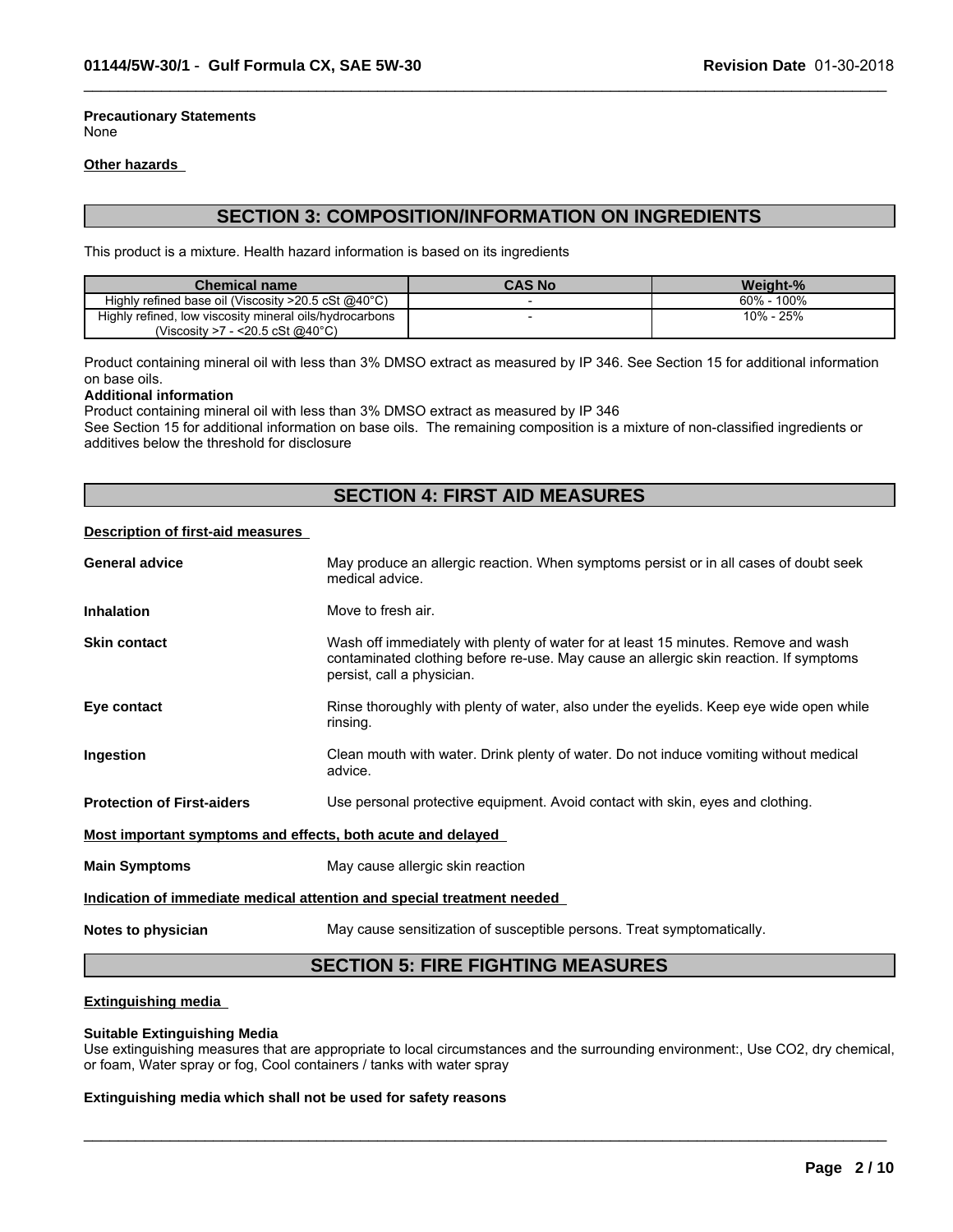Do not use a solid water stream as it may scatter and spread fire

#### **Specific hazards arising from the chemical**

In the event of fire and/or explosion do not breathe fumes. Carbon monoxide, carbon dioxide and unburned hydrocarbons (smoke). Thermal decomposition can lead to release of irritating gases and vapors. Water runoff can cause environmental damage. This material creates a fire hazard because it floats on water.

 $\_$  ,  $\_$  ,  $\_$  ,  $\_$  ,  $\_$  ,  $\_$  ,  $\_$  ,  $\_$  ,  $\_$  ,  $\_$  ,  $\_$  ,  $\_$  ,  $\_$  ,  $\_$  ,  $\_$  ,  $\_$  ,  $\_$  ,  $\_$  ,  $\_$  ,  $\_$  ,  $\_$  ,  $\_$  ,  $\_$  ,  $\_$  ,  $\_$  ,  $\_$  ,  $\_$  ,  $\_$  ,  $\_$  ,  $\_$  ,  $\_$  ,  $\_$  ,  $\_$  ,  $\_$  ,  $\_$  ,  $\_$  ,  $\_$  ,

#### **Hazardous decomposition products**

Incomplete combustion and thermolysis produces potentially toxic gases such as carbon monoxide and carbon dioxide

#### **Advice for firefighters**

#### **Special protective equipment for fire-fighters**

As in any fire, wear self-contained breathing apparatus pressure-demand, MSHA/NIOSH (approved or equivalent) and full protective gear

## **SECTION 6: ACCIDENTAL RELEASE MEASURES**

#### **Personal precautions, protective equipment and emergency procedures**

Remove all sources of ignition. Ensure adequate ventilation. Use personal protective equipment. Avoid contact with skin, eyes and clothing.

**Advice for non-emergency personnel** Material can create slippery conditions.

**Advice for emergency responders** For personal protection see section 8.

#### **Environmental precautions**

Prevent further leakage or spillage if safe to do so. Do not flush into surface water or sanitary sewer system. Prevent product from entering drains. Local authorities should be advised if significant spillages cannot be contained.

#### **Methods and materials for containment and cleaning up**

Soak up with inert absorbent material (e.g. sand, silica gel, acid binder, universal binder, sawdust). Dike to collect large liquid spills.

#### **Reference to other sections**

See also section 8/12/13

# **SECTION 7: HANDLING AND STORAGE**

#### **Precautions for safe handling**

Ensure adequate ventilation. Do not eat, drink or smoke when using this product. Handle in accordance with good industrial hygiene and safety practice. Wear personal protective equipment. Avoid contact with skin, eyes and clothing. Remove and wash contaminated clothing before re-use. Keep away from open flames, hot surfaces and sources of ignition.

#### **Conditions for safe storage, including any incompatibilities**

#### **Technical measures/Storage conditions**

Keep containers tightly closed in a dry, cool and well-ventilated place. Keep away from open flames, hot surfaces and sources of ignition.

 $\_$  ,  $\_$  ,  $\_$  ,  $\_$  ,  $\_$  ,  $\_$  ,  $\_$  ,  $\_$  ,  $\_$  ,  $\_$  ,  $\_$  ,  $\_$  ,  $\_$  ,  $\_$  ,  $\_$  ,  $\_$  ,  $\_$  ,  $\_$  ,  $\_$  ,  $\_$  ,  $\_$  ,  $\_$  ,  $\_$  ,  $\_$  ,  $\_$  ,  $\_$  ,  $\_$  ,  $\_$  ,  $\_$  ,  $\_$  ,  $\_$  ,  $\_$  ,  $\_$  ,  $\_$  ,  $\_$  ,  $\_$  ,  $\_$  ,

#### **Incompatible materials**

Strong oxidizing agents, Strong acids, Strong bases

**Recommended Use** Engine oil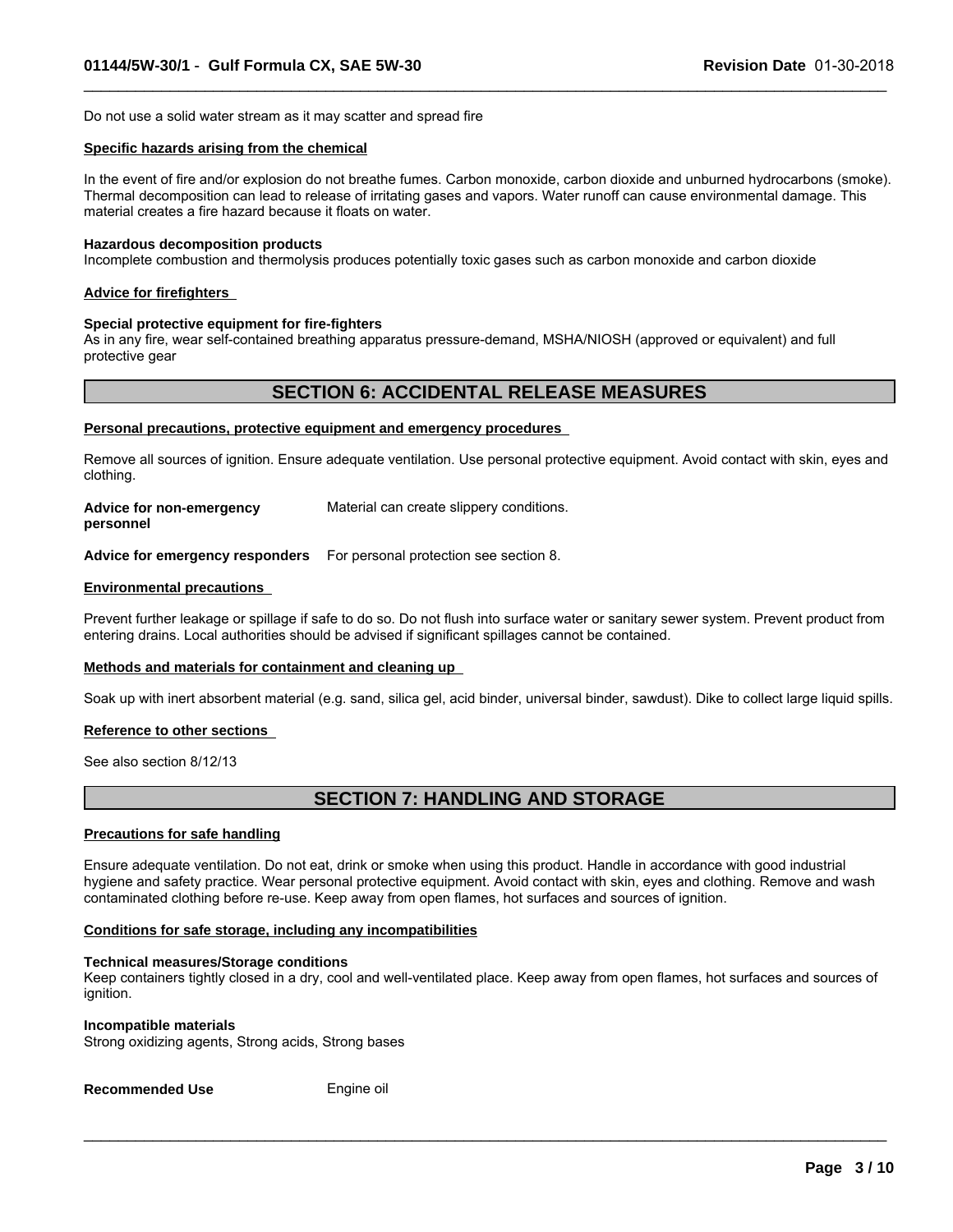# **SECTION 8: EXPOSURE CONTROLS/PERSONAL PROTECTION**

 $\_$  ,  $\_$  ,  $\_$  ,  $\_$  ,  $\_$  ,  $\_$  ,  $\_$  ,  $\_$  ,  $\_$  ,  $\_$  ,  $\_$  ,  $\_$  ,  $\_$  ,  $\_$  ,  $\_$  ,  $\_$  ,  $\_$  ,  $\_$  ,  $\_$  ,  $\_$  ,  $\_$  ,  $\_$  ,  $\_$  ,  $\_$  ,  $\_$  ,  $\_$  ,  $\_$  ,  $\_$  ,  $\_$  ,  $\_$  ,  $\_$  ,  $\_$  ,  $\_$  ,  $\_$  ,  $\_$  ,  $\_$  ,  $\_$  ,

#### **Control parameters**

#### **Exposure Limits**

| <b>Chemical name</b>                          | <b>Australia</b> | New Zealand               | <b>New Zealand - Biological Exposure</b><br>Indices (BEI) |
|-----------------------------------------------|------------------|---------------------------|-----------------------------------------------------------|
| Highly refined base oil (Viscosity >20.5 cSt) |                  | TWA: $5 \text{ mg/m}^3$   |                                                           |
| $@40^{\circ}$ C)                              |                  | STEL: $10 \text{ mg/m}^3$ |                                                           |
| Highly refined, low viscosity mineral         |                  | TWA: $5 \text{ mg/m}^3$   |                                                           |
| oils/hydrocarbons (Viscosity >7 - <20.5 cSt   |                  | STEL: $10 \text{ mg/m}^3$ |                                                           |
| $@40^{\circ}$ C)                              |                  |                           |                                                           |

*Australia - Workplace Exposure Standards for Airborne Contaminants. New Zealand - Workplace Exposure Standards and Biological Exposure Indices.*

#### **Appropriate engineering controls**

| <b>Engineering controls</b>                                                                                       | Ensure adequate ventilation, especially in confined areas.                                                                                                                                                                                                                                                                                                                                                                                                                                                                                                                               |  |  |  |  |
|-------------------------------------------------------------------------------------------------------------------|------------------------------------------------------------------------------------------------------------------------------------------------------------------------------------------------------------------------------------------------------------------------------------------------------------------------------------------------------------------------------------------------------------------------------------------------------------------------------------------------------------------------------------------------------------------------------------------|--|--|--|--|
|                                                                                                                   | Individual protection measures, such as personal protective equipment                                                                                                                                                                                                                                                                                                                                                                                                                                                                                                                    |  |  |  |  |
| <b>Eye/face protection</b><br>Skin and body protection<br><b>Hand Protection</b><br><b>Respiratory protection</b> | Safety glasses with side-shields.<br>Long sleeved clothing.<br>Protective gloves. Please observe the instructions regarding permeability and breakthrough<br>time which are provided by the supplier of the gloves. Also take into consideration the<br>specific local conditions under which the product is used, such as the danger of cuts,<br>abrasion. Barrier creams may help to protect the exposed areas of skin, they should<br>however not be applied once exposure has occurred.<br>No special protective equipment required. In case of mist, spray or aerosol exposure wear |  |  |  |  |
| <b>Hygiene measures</b>                                                                                           | suitable personal respiratory protection and protective suit.<br>Regular cleaning of equipment, work area and clothing is recommended.                                                                                                                                                                                                                                                                                                                                                                                                                                                   |  |  |  |  |
| <b>Environmental Exposure Controls</b>                                                                            | Do not allow material to contaminate ground water system.                                                                                                                                                                                                                                                                                                                                                                                                                                                                                                                                |  |  |  |  |
| <b>Thermal hazards</b>                                                                                            | None under normal use conditions                                                                                                                                                                                                                                                                                                                                                                                                                                                                                                                                                         |  |  |  |  |

# **SECTION 9: PHYSICAL AND CHEMICAL PROPERTIES**

 $\_$  ,  $\_$  ,  $\_$  ,  $\_$  ,  $\_$  ,  $\_$  ,  $\_$  ,  $\_$  ,  $\_$  ,  $\_$  ,  $\_$  ,  $\_$  ,  $\_$  ,  $\_$  ,  $\_$  ,  $\_$  ,  $\_$  ,  $\_$  ,  $\_$  ,  $\_$  ,  $\_$  ,  $\_$  ,  $\_$  ,  $\_$  ,  $\_$  ,  $\_$  ,  $\_$  ,  $\_$  ,  $\_$  ,  $\_$  ,  $\_$  ,  $\_$  ,  $\_$  ,  $\_$  ,  $\_$  ,  $\_$  ,  $\_$  ,

### **Information on basic physical and chemical properties**

| <b>Physical state</b><br>Odor                                                              | liquid<br>Hydrocarbon-like        | Appearance<br><b>Odor threshold</b> | clear amber<br>Not Determined |
|--------------------------------------------------------------------------------------------|-----------------------------------|-------------------------------------|-------------------------------|
| <b>Property</b><br>pH                                                                      | Values<br>Not Determined          | Remarks                             |                               |
| Melting point / freezing point<br>Boiling point / boiling range                            | Not Determined<br>Not Determined  |                                     |                               |
| <b>Flash point</b><br><b>Evaporation rate</b>                                              | 234 °C / 453 °F<br>Not Determined | ASTM D 92                           |                               |
| Flammability (solid, gas)                                                                  | Not Determined                    |                                     |                               |
| <b>Flammability Limit in Air</b><br>Upper flammability limit:<br>Lower flammability limit: | Not Determined<br>Not Determined  |                                     |                               |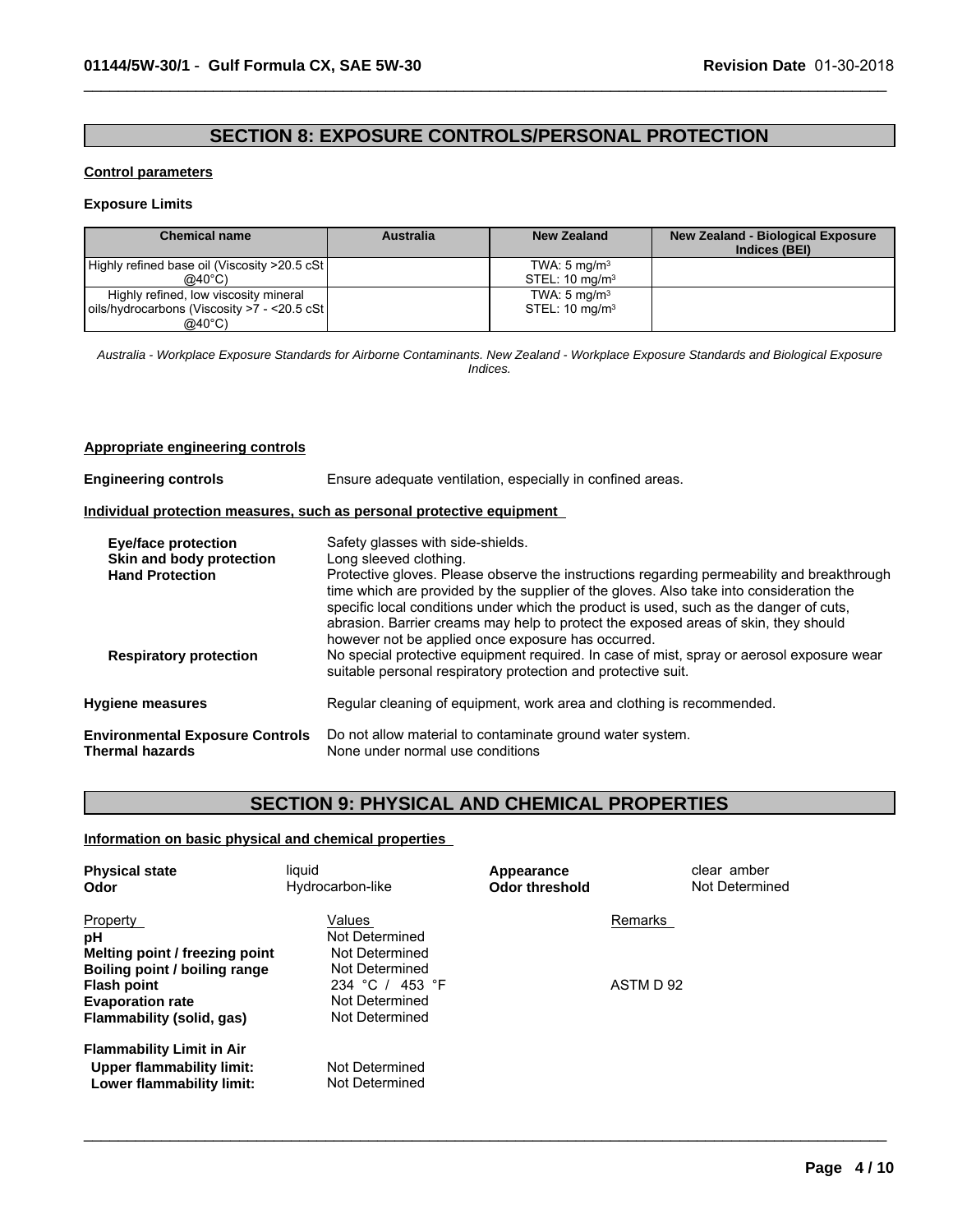| Vapor pressure<br>Vapor density<br><b>Relative density</b><br>Solubility(ies)<br><b>Partition coefficient</b><br><b>Autoignition temperature</b><br>Decomposition temperature<br><b>Kinematic viscosity</b><br><b>Explosive properties</b><br><b>Oxidizing Properties</b> | Not Determined<br>Not Determined<br>0.857<br>Insoluble in water<br>Not Determined<br>Not Determined<br>Not Determined<br>72.3 cSt @ 40 °C<br>Not applicable<br>Not applicable | @15 $^{\circ}$ C<br>ASTM D445 |
|---------------------------------------------------------------------------------------------------------------------------------------------------------------------------------------------------------------------------------------------------------------------------|-------------------------------------------------------------------------------------------------------------------------------------------------------------------------------|-------------------------------|
| <b>Other Information</b>                                                                                                                                                                                                                                                  |                                                                                                                                                                               |                               |
| Viscosity, kinematic (100°C)<br><b>Pour Point</b><br>VOC Content (ASTM E-1868-10)<br><b>VOC content</b>                                                                                                                                                                   | 12.1 cSt@ 100°C<br>$-36$ °C / $-33$ °F<br>Not Determined<br>Not Determined                                                                                                    | ASTM D445<br>ASTM D 97        |

# **SECTION 10: STABILITY AND REACTIVITY**

 $\_$  ,  $\_$  ,  $\_$  ,  $\_$  ,  $\_$  ,  $\_$  ,  $\_$  ,  $\_$  ,  $\_$  ,  $\_$  ,  $\_$  ,  $\_$  ,  $\_$  ,  $\_$  ,  $\_$  ,  $\_$  ,  $\_$  ,  $\_$  ,  $\_$  ,  $\_$  ,  $\_$  ,  $\_$  ,  $\_$  ,  $\_$  ,  $\_$  ,  $\_$  ,  $\_$  ,  $\_$  ,  $\_$  ,  $\_$  ,  $\_$  ,  $\_$  ,  $\_$  ,  $\_$  ,  $\_$  ,  $\_$  ,  $\_$  ,

#### **Reactivity**

None under normal use conditions

#### **Chemical stability**

Stable under normal conditions

#### **Possibility of hazardous reactions**

None under normal use conditions

#### **Conditions to avoid**

Keep away from open flames, hot surfaces and sources of ignition

#### **Incompatible materials**

Strong oxidizing agents, Strong acids, Strong bases

#### **Hazardous decomposition products**

Incomplete combustion and thermolysis produces potentially toxic gases such as carbon monoxide and carbon dioxide.

# **SECTION 11: TOXICOLOGICAL INFORMATION**

#### **Information on the likely routes of exposure**

#### **Product Information - Principle Routes of Exposure**

| <b>Inhalation</b> | None known |  |
|-------------------|------------|--|
|-------------------|------------|--|

### **Eye contact** None known

**Skin contact** Repeated or prolonged skin contact may cause allergic reactions with susceptible persons

 $\_$  , and the state of the state of the state of the state of the state of the state of the state of the state of the state of the state of the state of the state of the state of the state of the state of the state of the

**Ingestion** None known

#### **Numerical measures of toxicity - Product Information**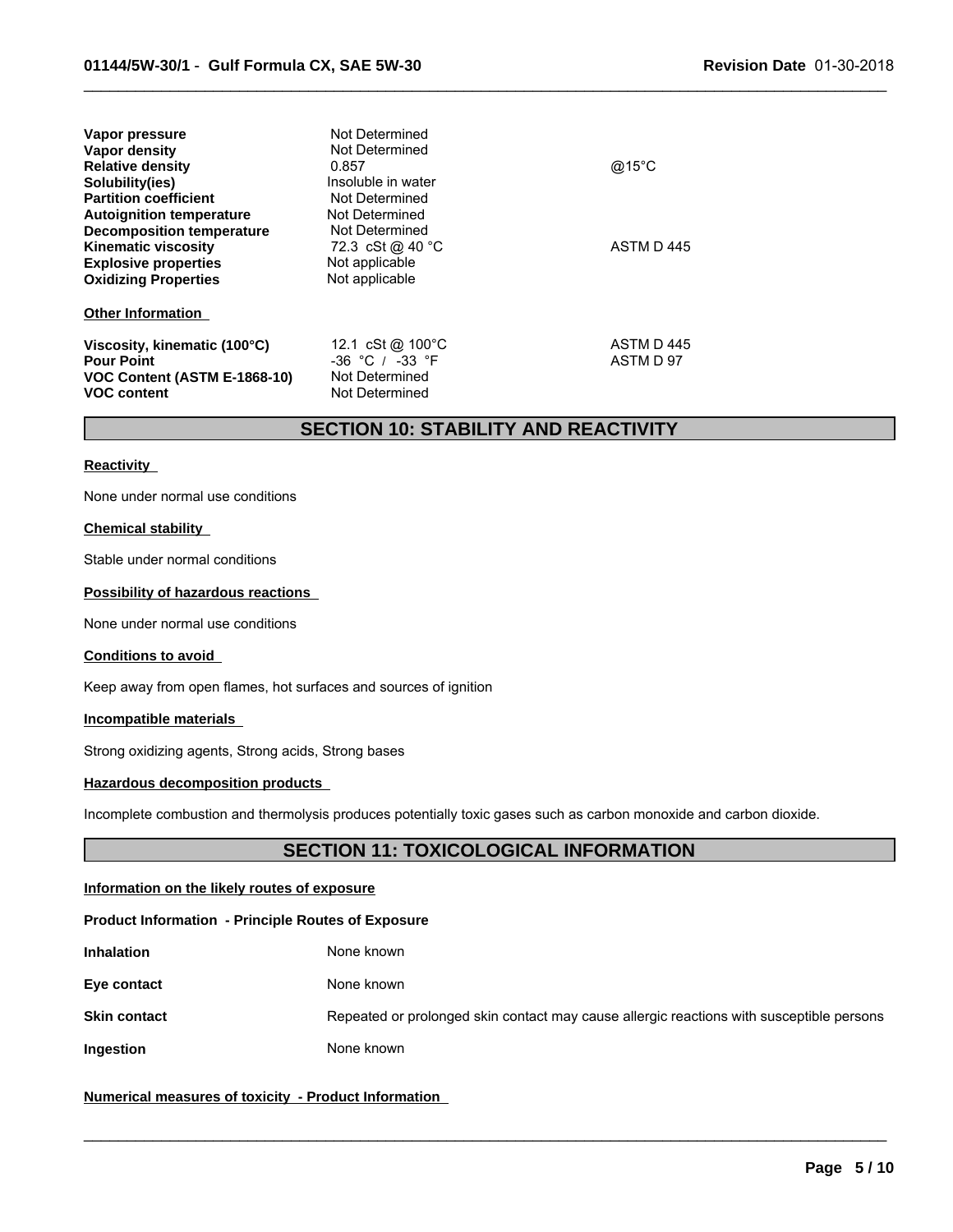| ATEmix (oral)          | >2000 mg/kg |
|------------------------|-------------|
| <b>ATEmix (dermal)</b> | >2000 mg/kg |

#### **Acute toxicity - Product Information**

Product does not present an acute toxicity hazard based on known or supplied information.

#### **Acute toxicity - Component Information**

| <b>Chemical name</b>                                                                                         | Oral LD50   | Dermal LD50 | <b>Inhalation LC50</b> |
|--------------------------------------------------------------------------------------------------------------|-------------|-------------|------------------------|
| Highly refined base oil (Viscosity<br>$>$ 20.5 cSt @40°C)                                                    | >2000 mg/kg | >2000 mg/kg |                        |
| Highly refined, low viscosity mineral<br>oils/hydrocarbons (Viscosity >7 -<br>$<$ 20.5 cSt @40 $^{\circ}$ C) | >2000 mg/kg | >2000 mg/kg |                        |

 $\_$  ,  $\_$  ,  $\_$  ,  $\_$  ,  $\_$  ,  $\_$  ,  $\_$  ,  $\_$  ,  $\_$  ,  $\_$  ,  $\_$  ,  $\_$  ,  $\_$  ,  $\_$  ,  $\_$  ,  $\_$  ,  $\_$  ,  $\_$  ,  $\_$  ,  $\_$  ,  $\_$  ,  $\_$  ,  $\_$  ,  $\_$  ,  $\_$  ,  $\_$  ,  $\_$  ,  $\_$  ,  $\_$  ,  $\_$  ,  $\_$  ,  $\_$  ,  $\_$  ,  $\_$  ,  $\_$  ,  $\_$  ,  $\_$  ,

#### **Delayed and immediate effects as well as chronic effects from short and long-term exposure**

| <b>Skin corrosion/irritation</b>                                                      | Based on available data, the classification criteria are not met.                                         |
|---------------------------------------------------------------------------------------|-----------------------------------------------------------------------------------------------------------|
| Serious eye damage/eye irritation                                                     | Based on available data, the classification criteria are not met.                                         |
| <b>Sensitization</b><br><b>Respiratory Sensitization</b><br><b>Skin sensitization</b> | Based on available data, the classification criteria are not met.<br>May cause an allergic skin reaction. |
| Germ cell mutagenicity                                                                | Based on available data, the classification criteria are not met.                                         |
| Carcinogenicity                                                                       | Based on available data, the classification criteria are not met.                                         |
| <b>Reproductive toxicity</b>                                                          | Based on available data, the classification criteria are not met.                                         |
| Specific target organ systemic<br>toxicity (single exposure)                          | Based on available data, the classification criteria are not met                                          |
| Specific target organ systemic<br>toxicity (repeated exposure)                        | Based on available data, the classification criteria are not met                                          |
| <b>Aspiration hazard</b>                                                              | Based on available data, the classification criteria are not met.                                         |
| <b>Exposure levels</b>                                                                | See section 8 for more information                                                                        |
| Interactive effects                                                                   | None known                                                                                                |

# **SECTION 12: ECOLOGICAL INFORMATION**

### **Toxicity**

Harmful to aquatic organisms, may cause long-term adverse effects in the aquatic environment

| <b>Chemical name</b>                                                                    | Algae/aquatic plants | Fish            | <b>Toxicity to</b><br>microorganisms | <b>Crustacea</b> |
|-----------------------------------------------------------------------------------------|----------------------|-----------------|--------------------------------------|------------------|
| Highly refined base oil<br>$ $ (Viscosity >20.5 cSt @40°C)                              | >100: 72 h mg/L      | >100: 96 h mg/L |                                      | >100: 48 h mg/L  |
| Highly refined, low viscosity<br>mineral oils/hydrocarbons<br>(Viscosity >7 - <20.5 cSt | >100: 72 h mg/L      | >100: 96 h mg/L |                                      | >100: 48 h mg/L  |

 $\_$  , and the contribution of the contribution of the contribution of the contribution of the contribution of  $\mathcal{L}_\text{max}$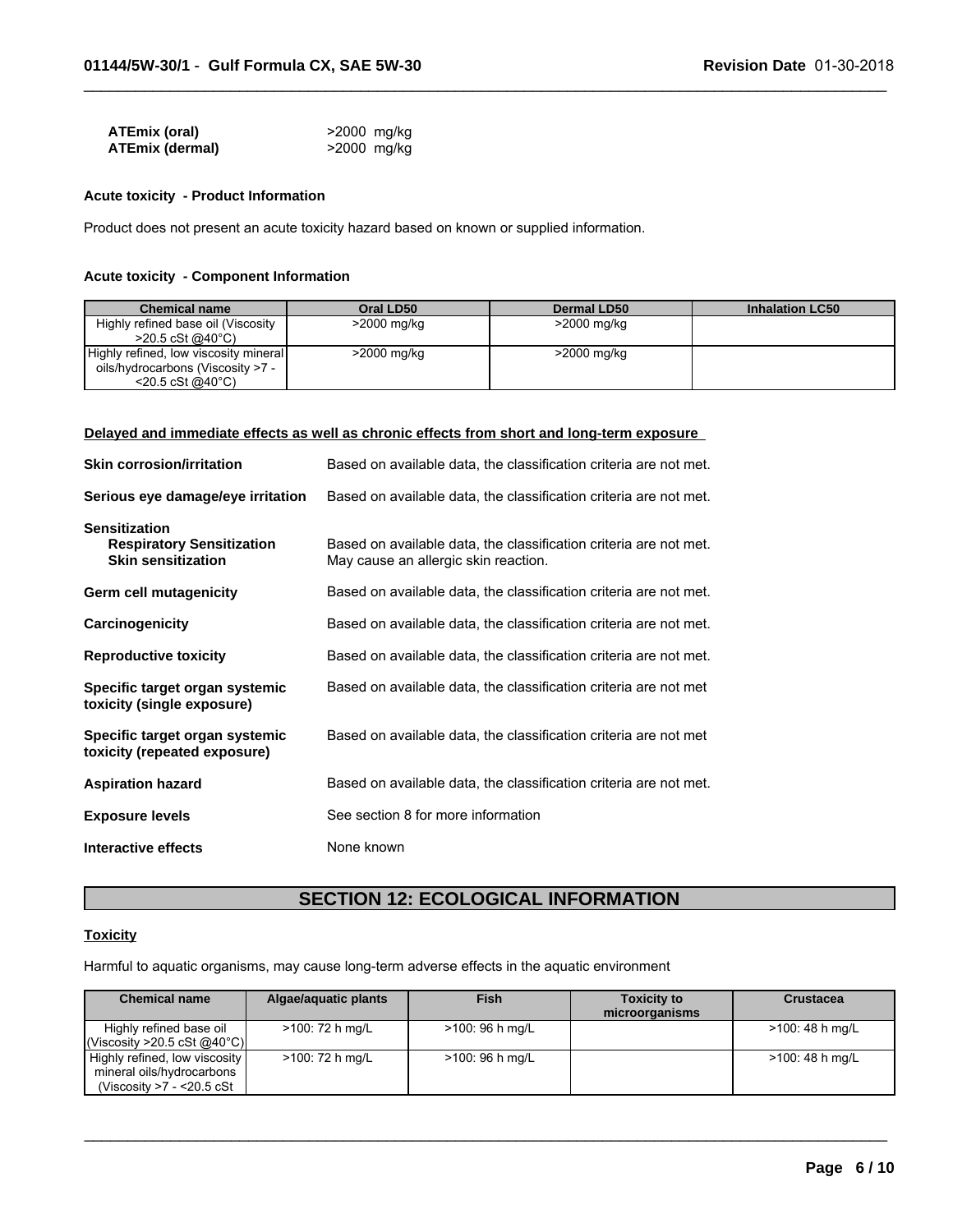| ത⊿∩∘ി<br>ື<br>. . |  |  |
|-------------------|--|--|

 $\_$  ,  $\_$  ,  $\_$  ,  $\_$  ,  $\_$  ,  $\_$  ,  $\_$  ,  $\_$  ,  $\_$  ,  $\_$  ,  $\_$  ,  $\_$  ,  $\_$  ,  $\_$  ,  $\_$  ,  $\_$  ,  $\_$  ,  $\_$  ,  $\_$  ,  $\_$  ,  $\_$  ,  $\_$  ,  $\_$  ,  $\_$  ,  $\_$  ,  $\_$  ,  $\_$  ,  $\_$  ,  $\_$  ,  $\_$  ,  $\_$  ,  $\_$  ,  $\_$  ,  $\_$  ,  $\_$  ,  $\_$  ,  $\_$  ,

#### **Persistence and degradability**

The product is not readily biodegradable, but it can be degraded by micro-organisms, it is regarded as being inherently biodegradable.

#### **Bioaccumulative potential**

No information available

#### **Mobility**

The product is insoluble and floats on water

#### **Other adverse effects**

None known

### **SECTION 13: DISPOSAL CONSIDERATIONS**

#### **Safe handling and disposal methods**

Dispose of as hazardous waste in compliance with local and national regulations

#### **Disposal of any contaminated packaging**

Empty containers should be taken to an approved waste handling site for recycling or disposal. Observe all label precautions until container is cleaned, reconditioned or destroyed.

#### **Environmental regulations**

No information available

# **SECTION 14: TRANSPORT INFORMATION**

ADG Not regulated

**IMDG** Not regulated

**IATA** Not regulated

# **SECTION 15: REGULATORY INFORMATION**

 $\_$  ,  $\_$  ,  $\_$  ,  $\_$  ,  $\_$  ,  $\_$  ,  $\_$  ,  $\_$  ,  $\_$  ,  $\_$  ,  $\_$  ,  $\_$  ,  $\_$  ,  $\_$  ,  $\_$  ,  $\_$  ,  $\_$  ,  $\_$  ,  $\_$  ,  $\_$  ,  $\_$  ,  $\_$  ,  $\_$  ,  $\_$  ,  $\_$  ,  $\_$  ,  $\_$  ,  $\_$  ,  $\_$  ,  $\_$  ,  $\_$  ,  $\_$  ,  $\_$  ,  $\_$  ,  $\_$  ,  $\_$  ,  $\_$  ,

#### **Safety, health and environmental regulations/legislation specific for the substance or mixture**

#### **National regulations**

#### **Australia**

Model Work Health and Safety Regulations (2016). Preparation of Safety Data Sheets for Hazardous Chemicals Code of Practice (2011).

### **Standard for Uniform Scheduling of Medicines and Poisons (SUSMP)**

No poisons schedule number allocated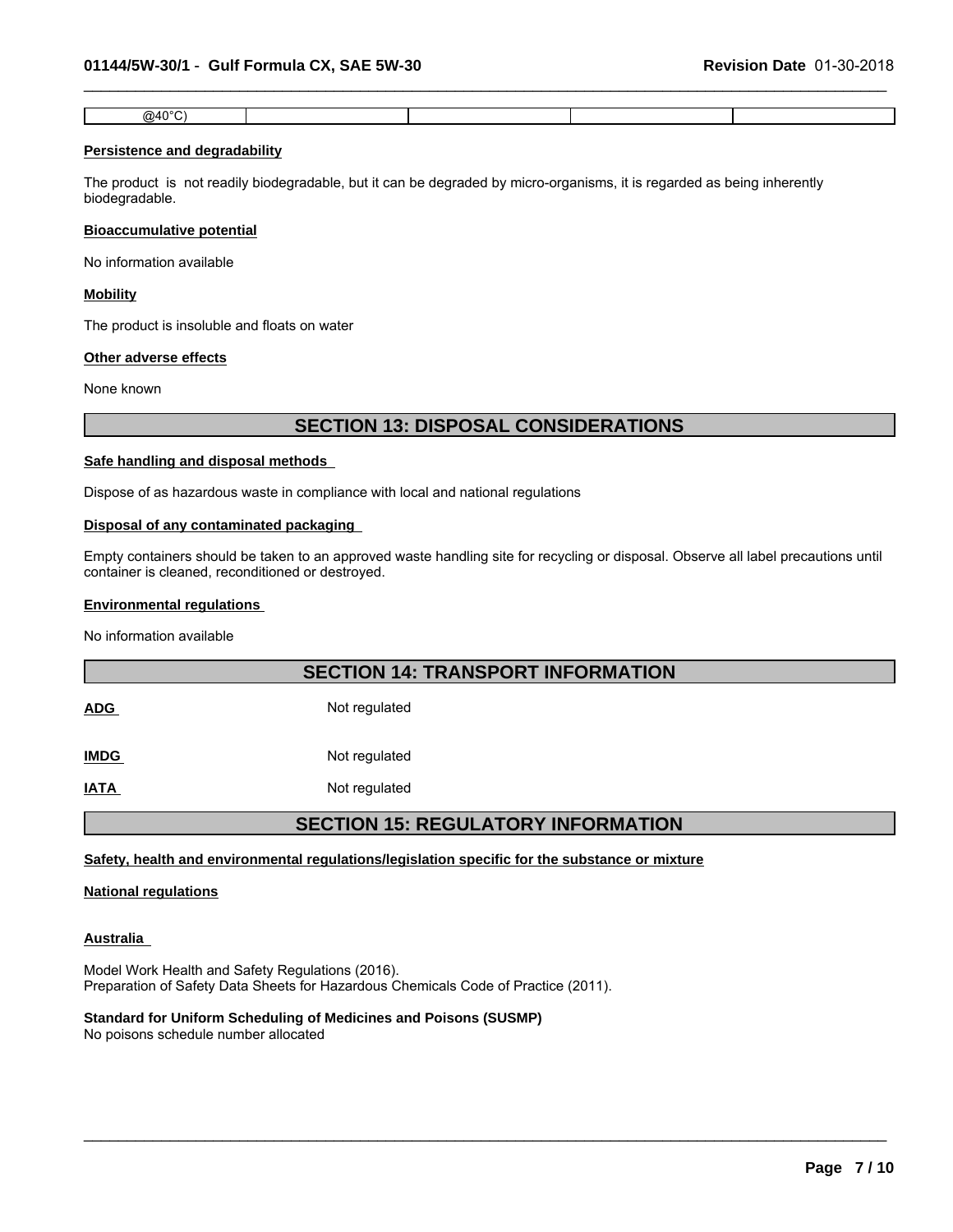#### **New Zealand**

Hazardous Substances Regulation 2001.

**New Zealand** Not Regulated<br> **HSNO Approval Number:** Not Regulated Not Regulated **HSNO Approval Number: HSNO Hazard Classification:** Not Regulated

 $\_$  ,  $\_$  ,  $\_$  ,  $\_$  ,  $\_$  ,  $\_$  ,  $\_$  ,  $\_$  ,  $\_$  ,  $\_$  ,  $\_$  ,  $\_$  ,  $\_$  ,  $\_$  ,  $\_$  ,  $\_$  ,  $\_$  ,  $\_$  ,  $\_$  ,  $\_$  ,  $\_$  ,  $\_$  ,  $\_$  ,  $\_$  ,  $\_$  ,  $\_$  ,  $\_$  ,  $\_$  ,  $\_$  ,  $\_$  ,  $\_$  ,  $\_$  ,  $\_$  ,  $\_$  ,  $\_$  ,  $\_$  ,  $\_$  ,

#### **International Regulations**

**Ozone-depleting substances (ODS)** Not applicable

**Persistent Organic Pollutants** Not applicable

**Chemicals Subject to Prior Informed Consent (PIC)** Not applicable

#### **International Inventories**

 **TSCA** - United States Toxic Substances Control Act Section 8(b) Inventory All ingredients are on the inventory or exempt from listing

 **DSL/NDSL** - Canadian Domestic Substances List/Non-Domestic Substances List All ingredients are on the inventory or exempt from listing

 **AICS** - Australian Inventory of Chemical Substances All ingredients are on the inventory or exempt from listing

 **PICCS** - Philippines Inventory of Chemicals and Chemical Substances All ingredients are on the inventory or exempt from listing

 **KECL** - Korean Existing and Evaluated Chemical Substances All ingredients are on the inventory or exempt from listing

 **IECSC** - China Inventory of Existing Chemical Substances All ingredients are on the inventory or exempt from listing

 **ENCS** - Japan Existing and New Chemical Substances All ingredients are on the inventory or exempt from listing

 **TCSI** - Taiwan National Existing Chemical Inventory Contact supplier for inventory compliance status

 **NZIoC** - New Zealand Inventory of Chemicals All ingredients are on the inventory or exempt from listing

#### **Other Information**

**The highly refined base oil (Viscosity >20.5 cSt @40°C) contains one or more substance with the following CAS/EC numbers:**

| Chemical name                                                    | <b>CAS No</b>        | ∠C-No                    |
|------------------------------------------------------------------|----------------------|--------------------------|
| Distillates (petroleum)<br>. solvent-refined heavy paraffinic    | 64741-88-4           | 265<br>$\sim$<br>5-090-4 |
| Distillates<br>, solvent-refined light paraffinic<br>(petroleum) | <sub>64741-89-</sub> | 265<br>5-091-            |

 $\_$  ,  $\_$  ,  $\_$  ,  $\_$  ,  $\_$  ,  $\_$  ,  $\_$  ,  $\_$  ,  $\_$  ,  $\_$  ,  $\_$  ,  $\_$  ,  $\_$  ,  $\_$  ,  $\_$  ,  $\_$  ,  $\_$  ,  $\_$  ,  $\_$  ,  $\_$  ,  $\_$  ,  $\_$  ,  $\_$  ,  $\_$  ,  $\_$  ,  $\_$  ,  $\_$  ,  $\_$  ,  $\_$  ,  $\_$  ,  $\_$  ,  $\_$  ,  $\_$  ,  $\_$  ,  $\_$  ,  $\_$  ,  $\_$  ,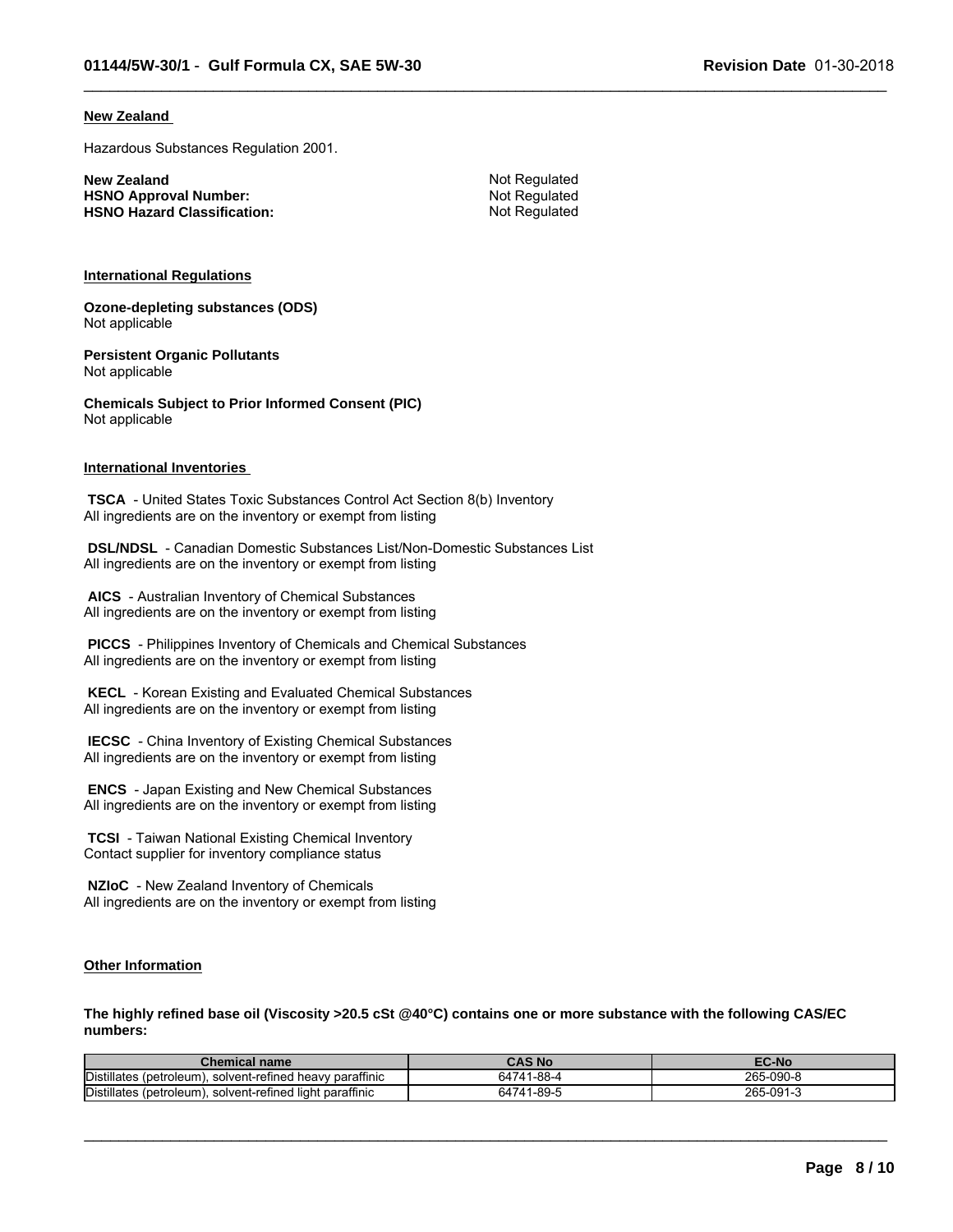| Residual oils (petroleum), solvent deasphalted                                          | 64741-95-3 | 265-096-0 |
|-----------------------------------------------------------------------------------------|------------|-----------|
| Distillates (petroleum), solvent-refined heavy naphthenic                               | 64741-96-4 | 265-097-6 |
| Distillates (petroleum), solvent-refined light naphthenic                               | 64741-97-5 | 265-098-1 |
| Residual oils (petroleum), solvent-refined                                              | 64742-01-4 | 265-101-6 |
| Distillates (petroleum), hydrotreated heavy naphthenic                                  | 64742-52-5 | 265-155-0 |
| Distillates (petroleum), hydrotreated light naphthenic                                  | 64742-53-6 | 265-156-6 |
| Distillates (petroleum), hydrotreated heavy paraffinic                                  | 64742-54-7 | 265-157-1 |
| Distillates (petroleum), hydrotreated light paraffinic                                  | 64742-55-8 | 265-158-7 |
| Distillates (petroleum), solvent-dewaxed light paraffinic                               | 64742-56-9 | 265-159-2 |
| Residual oils (petroleum), hydrotreated                                                 | 64742-57-0 | 265-160-8 |
| Lubricating oils (petroleum), hydrotreated spent                                        | 64742-58-1 | 265-161-3 |
| Residual oils (petroleum), solvent-dewaxed                                              | 64742-62-7 | 265-166-0 |
| Distillates (petroleum), solvent-dewaxed heavy paraffinic                               | 64742-65-0 | 265-169-7 |
| Paraffin oils (petroleum), catalytic dewaxed heavy                                      | 64742-70-7 | 265-174-4 |
| Paraffin oils (petroleum), catalytic dewaxed light                                      | 64742-71-8 | 265-176-5 |
| Lubricating oils (petroleum), C>25, hydrotreated bright<br>lstock-based                 | 72623-83-7 | 276-735-8 |
| Lubricating oils (petroleum), C20-50, hydrotreated neutral<br>oil-based, high-viscosity | 72623-85-9 | 276-736-3 |
| Lubricating oils (petroleum), C15-30, hydrotreated neutral                              | 72623-86-0 | 276-737-9 |
| loil-based                                                                              | 72623-87-1 | 276-738-4 |
| Lubricating oils (petroleum), C20-50, hydrotreated neutral<br>oil-based                 |            |           |
|                                                                                         | 74869-22-0 | 278-012-2 |
| Lubricating oils                                                                        |            |           |
| White mineral oil (petroleum)                                                           | 8042-47-5  | 232-455-8 |

 $\_$  ,  $\_$  ,  $\_$  ,  $\_$  ,  $\_$  ,  $\_$  ,  $\_$  ,  $\_$  ,  $\_$  ,  $\_$  ,  $\_$  ,  $\_$  ,  $\_$  ,  $\_$  ,  $\_$  ,  $\_$  ,  $\_$  ,  $\_$  ,  $\_$  ,  $\_$  ,  $\_$  ,  $\_$  ,  $\_$  ,  $\_$  ,  $\_$  ,  $\_$  ,  $\_$  ,  $\_$  ,  $\_$  ,  $\_$  ,  $\_$  ,  $\_$  ,  $\_$  ,  $\_$  ,  $\_$  ,  $\_$  ,  $\_$  ,

#### **The highly refined, low viscosity mineral oils/hydrocarbons (Viscosity >7 - <20.5 cSt @40°C) contains one or more substance with the following CAS/EC numbers:**

| <b>Chemical name</b>                                                                    | <b>CAS No</b> | <b>EC-No</b> |
|-----------------------------------------------------------------------------------------|---------------|--------------|
| Distillates (petroleum), hydrotreated heavy paraffinic                                  | 63742-54-7    | 265-157-1    |
| Distillates (petroleum), heavy hydrocracked                                             | 64741-76-0    | 265-077-7    |
| Distillates (petroleum), solvent-refined heavy paraffinic                               | 64741-88-4    | 265-090-8    |
| Distillates (petroleum), solvent-refined light paraffinic                               | 64741-89-5    | 265-091-3    |
| Residual oils (petroleum), solvent deasphalted                                          | 64741-95-3    | 265-096-0    |
| Distillates (petroleum), solvent-refined heavy naphthenic                               | 64741-96-4    | 265-097-6    |
| Distillates (petroleum), solvent-refined light naphthenic                               | 64741-97-5    | 265-098-1    |
| Residual oils (petroleum), solvent-refined                                              | 64742-01-4    | 265-101-6    |
| Distillates (petroleum), hydrotreated heavy naphthenic                                  | 64742-52-5    | 265-155-0    |
| Distillates (petroleum), hydrotreated light naphthenic                                  | 64742-53-6    | 265-156-6    |
| Distillates (petroleum), hydrotreated heavy paraffinic                                  | 64742-54-7    | 265-157-1    |
| Distillates (petroleum), hydrotreated light paraffinic                                  | 64742-55-8    | 265-158-7    |
| Distillates (petroleum), solvent-dewaxed light paraffinic                               | 64742-56-9    | 265-159-2    |
| Residual oils (petroleum), hydrotreated                                                 | 64742-57-0    | 265-160-8    |
| Lubricating oils (petroleum), hydrotreated spent                                        | 64742-58-1    | 265-161-3    |
| Residual oils (petroleum), solvent-dewaxed                                              | 64742-62-7    | 265-166-0    |
| Distillates (petroleum), solvent-dewaxed heavy paraffinic                               | 64742-65-0    | 265-169-7    |
| Paraffin oils (petroleum), catalytic dewaxed light                                      | 64742-71-8    | 265-176-5    |
| Dec-1-ene, homopolymer, hydrogenated                                                    | 68037-01-4    | 500-183-1    |
| Lubricating oils (petroleum), C>25, hydrotreated bright<br>stock-based                  | 72623-83-7    | 276-735-8    |
| Lubricating oils (petroleum), C20-50, hydrotreated neutral<br>oil-based, high-viscosity | 72623-85-9    | 276-736-3    |
| Lubricating oils (petroleum), C15-30, hydrotreated neutral<br>loil-based                | 72623-86-0    | 276-737-9    |
| Lubricating oils (petroleum), C20-50, hydrotreated neutral<br>loil-based                | 72623-87-1    | 276-738-4    |
| Lubricating oils                                                                        | 74869-22-0    | 278-012-2    |

# **SECTION 16: OTHER INFORMATION**

 $\_$  ,  $\_$  ,  $\_$  ,  $\_$  ,  $\_$  ,  $\_$  ,  $\_$  ,  $\_$  ,  $\_$  ,  $\_$  ,  $\_$  ,  $\_$  ,  $\_$  ,  $\_$  ,  $\_$  ,  $\_$  ,  $\_$  ,  $\_$  ,  $\_$  ,  $\_$  ,  $\_$  ,  $\_$  ,  $\_$  ,  $\_$  ,  $\_$  ,  $\_$  ,  $\_$  ,  $\_$  ,  $\_$  ,  $\_$  ,  $\_$  ,  $\_$  ,  $\_$  ,  $\_$  ,  $\_$  ,  $\_$  ,  $\_$  ,